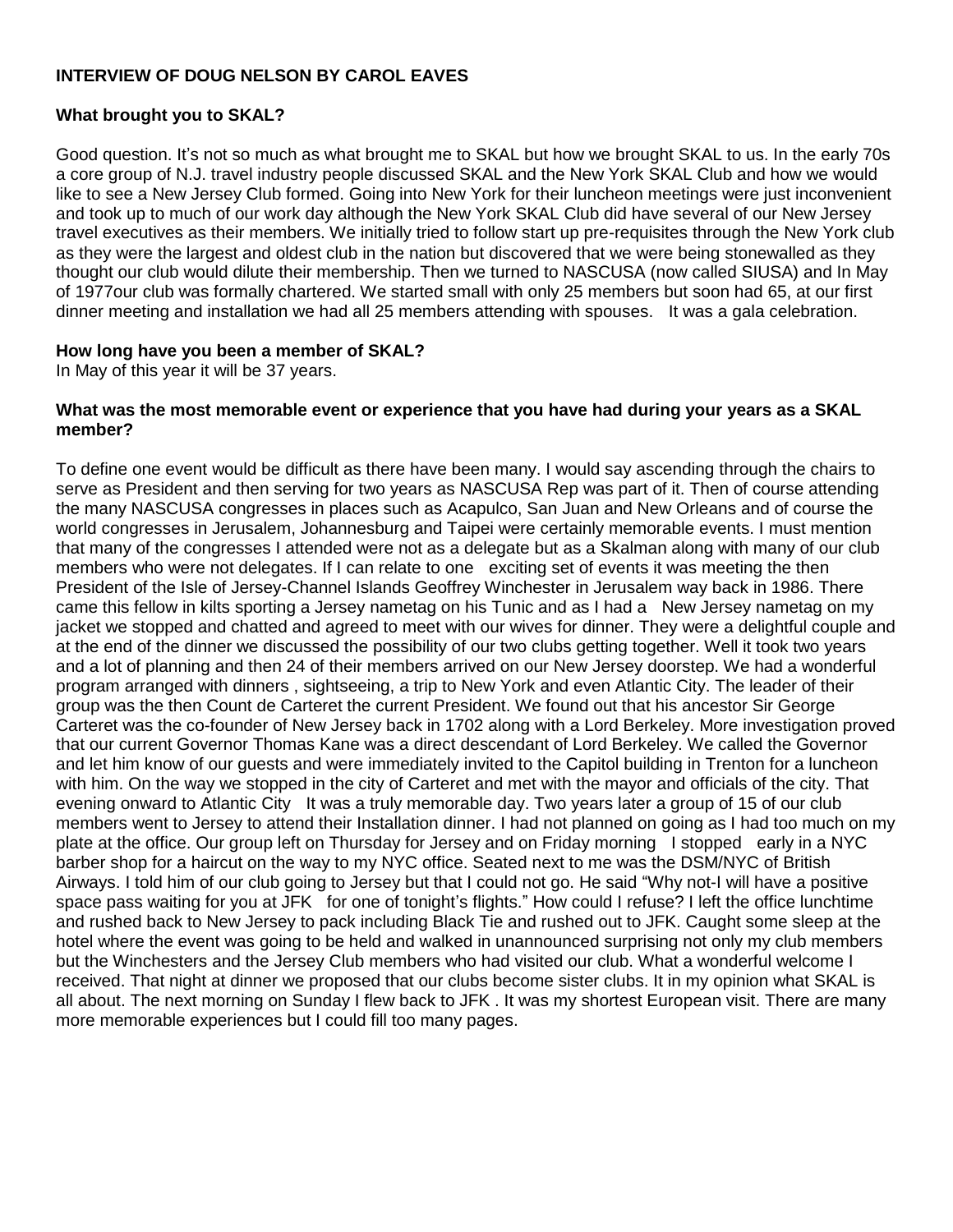## **Who was the most inspirational person you met because of SKAL?**

I would have to say Joseph Neary a past President of the New York SKAL club and later Vice President of Region One. He personified SKAL and was nicknamed "Mr. SKAL" When we were putting our club together he offered guidance and attended many of our meetings. He and I attended many conferences together. Unfortunately he has passed on but he will always be remembered as "Mr. SKAL"

### **What words of guidance could you impart that incorporate your past SKAL experience with the current environment?**

Well let it not be for me to impart guidance only that for 44 years in the Airline Industry I have always tried to keep my ear against the wall and interact with my fellow travel Industry friends. One of my sources has been certainly been SKAL.

Networking and sharing information has been paramount on keeping enlightened and keeping up with the times and trends. I cannot tell you how often SKAL has been beneficial with contacts in helping my sales and marketing efforts here and abroad.

I spent 38 years with KLM and 4 years with NWA and met with SKALEAGUES in Holland and other European Cities. Hoteliers , Tour Operators, Motor coach Owners and more. We passed on information and groups to one another which otherwise would have gone by the wayside.

While in New Orleans on a NASCUSA congress for example I was having lunch with some of my New Jersey colleagues in a Creole restaurant. Behind me I heard French being spoken. There was a French Nun, a lady and a gentleman. I asked them if they were enjoying New Orleans and the United States. They were enthusiastic in their reply and said they were leading a group of 35 French Catholic girl students on Spring break from Bordeaux. They brought the group every year to the U.S. I told them I was from the New York area and attending a SKAL conference. With that the gentleman jumped up and said he was a Travel Agent and a SKALEAGUE from Bordeaux assisting his wife, a teacher and the Mother Superior as a chaperone. His wife then asked me if I could help her finding a hotel reasonably priced hotel in NYC for their next years trip. They gave me their business card and when returning to New Jersey I called some hotelier SKALEAGUES in NYC and obtained a good rate for their group. That prompted them book their next group on KLM and several more in later years. That's what SKAL is all about.-doing business with SKAL friends worldwide.

### **Considering how our society and the Hospitality, Travel and Tour industries are changing so quickly, can you suggest a way to keep members more involved?**

Change oh yes I have seen that in the travel industry for the last forty years. There is only one thing that is constant in our lives and that is change. In the airline industry bigger aircraft from propeller driven to jumbo jets. Look at the Boeing 787 its almost a flying city. How do you fill those monsters- mass marketing was the answer, internet direct reservations and frequent flyer programs. What happened to the Mom and Pop travel agencies-were they prepared for change? Cutting commissions being forced to go fee based and gearing more towards the corporate market. The large agencies made the change and the smaller agencies went by the wayside. It was a travesty. And look at the large number of U.S. airlines that went out of business since deregulation. Those carriers did not face up to change. The small upstart low fare carriers filled their voids by picking the fat off their carcasses like vultures. Now you pay to check a bag and are lucky to get peanuts instead of a meal. Look at how the remaining larger U.S. carriers which have had to merge in order to stay a float or in the air. They had to Change!

Can I suggest a way to keep members more involved. Only by attendance and participation. Network, listen and learn. Like any other organization you only get out of it what you put into it. It seems a shame to me that since I transferred to the Tampa Bay SKAL club in 2003 that I have seen a growing lack of participation from our membership. Meetings being cancelled due to lack of attendance. Reluctance to travel across the bay to Tampa for meetings and even a joint meeting with Orlando at Lego land when bus transportation was provided and only 12 of our members participated. What an embarrassment for our club. Other clubs have held meetings and Region Four conferences. At one of the last conferences in Calloway Gardens in Georgia. Only Russ Bond , his wife Nancy and I attended. How many attended Key Largo? only the delegates. I have been